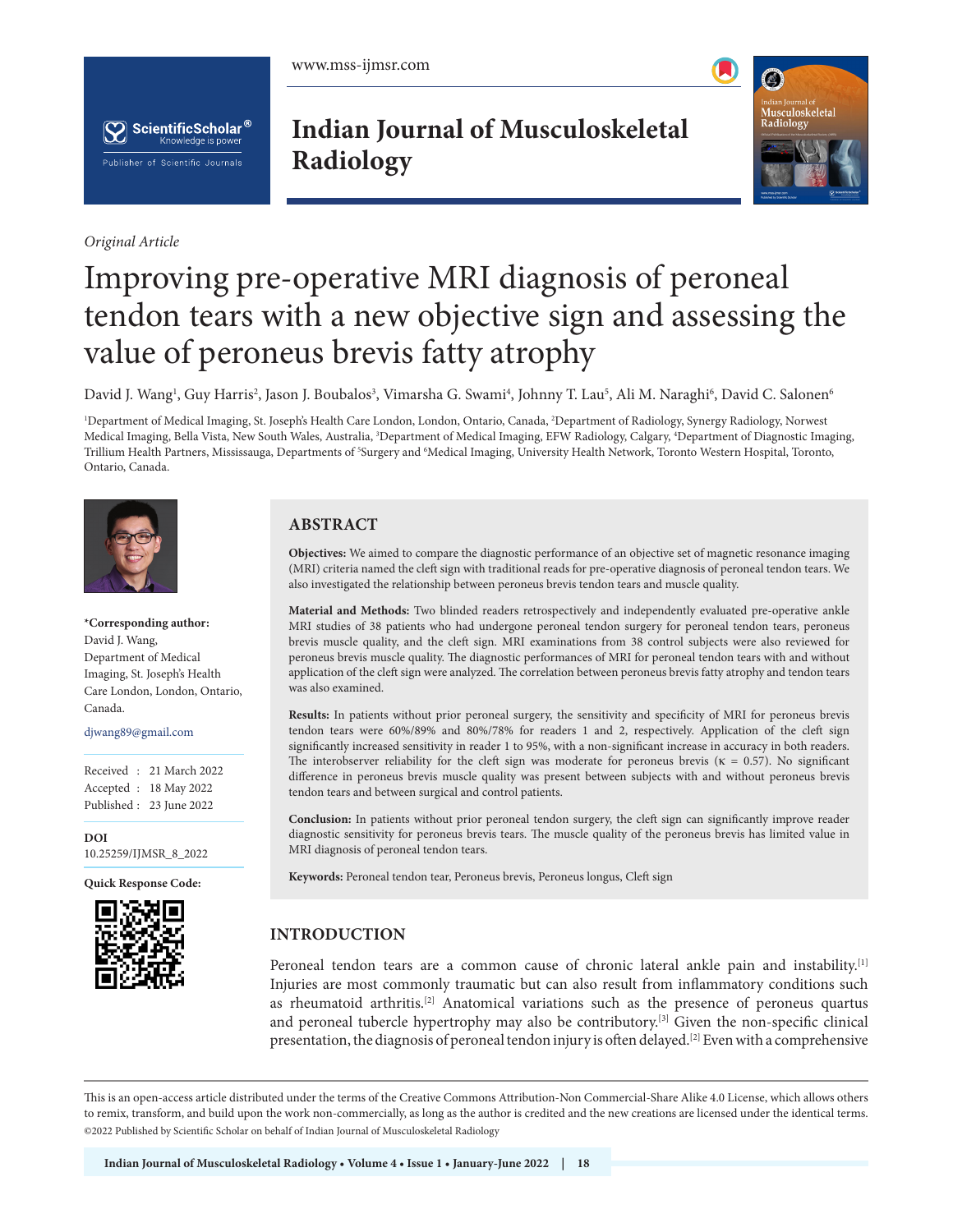history and physical examination, MRI in the current era is invaluable in distinguishing between various causes of ankle symptoms, such as ligamentous injury, tendinous pathology, osteochondral lesions, and synovitis. Peroneal pathologies include tendinosis/tenosynovitis, tear, and subluxation/ retinaculum injury, with commonly associated soft-tissue findings including lateral collateral ligament complex tears, anterolateral impingement lesions, and synovitis.[1-3] In patients with known pathology who have failed conservative management, MRI also plays an important role in preoperative planning. Surgical management of peroneal tendon tears includes debridement, repair/tubularization, tenodesis, tendon transfer, and autograft/allograft reconstruction.<sup>[4,5]</sup>

Despite the value of MRI, diagnosing peroneal tendon pathology can be challenging due to various anatomic and technical considerations. The oblique inframalleolar course of the tendons can predispose to magic angle and partial volume averaging effects.<sup>[6]</sup> The normal flattening of the peroneus brevis tendon in the retromalleolar groove can also simulate a partial thickness tear.[7] Reported diagnostic performances of pre-operative MRI for peroneus brevis tendon tears have varied widely, with sensitivities and specificities ranging between 55–97% and 63–90%, respectively.<sup>[1,8-14]</sup> These previous studies have been limited by small sample sizes and heterogeneous study designs, most notably with inconsistent imaging criteria of tendon tears.

To improve the diagnostic accuracy of MRI for peroneus brevis tendon injuries, recent authors have suggested analyzing the peroneus muscle belly for signs of fatty infiltration.[15] Based on shoulder rotator cuff literature, it has been hypothesized that the degree of muscle fatty degeneration correlates with tendon pathology and is a predictor of outcome after surgical tendon repair.<sup>[16,17]</sup> The authors found that patients with peroneus brevis tendon tears on MRI demonstrated significantly higher grades of fatty atrophy compared with controls. However, one important limitation of their study was the lack of surgical confirmation of tendon status.

The objectives of this study are to further investigate the performance of pre-operative MRI for peroneal tendon tears and to establish a set of practical and objective imaging criteria for diagnosing peroneal tendon tears. Second, we aim to examine the value of peroneus brevis muscle status on MRI in assessing tendon tears.

#### **MATERIAL AND METHODS**

# **Patient selection**

Approval from the Research Ethics Board was obtained and patient consent was waived. One hundred and five consecutive patients who had undergone peroneal tendon surgery between January 1, 2004, and December 31, 2019, were identified from a surgical database. Inclusion criteria were patients who had a complete pre-operative ankle MRI before peroneal tendon surgery. Patients who had incomplete MRI examinations and those with a time interval of >1 year between MRI and surgery were excluded from the study, yielding 38 subjects with complete pre-operative MRIs available for review. Thirty-eight age- and sex-matched controls from the same study period were selected through a search of the radiology information system. Control patients had a variety of clinical symptoms but were excluded if the indication suggested lateral ankle pain or clinically suspected peroneal pathology. Controls who had descriptions of peroneal tendon pathology on the MRI report were also excluded from the study. The control subjects were included for comparison of peroneal muscle morphology between surgical and non-surgical patients.

#### **Clinical data evaluation**

All clinical data were accessed through the electronic patient record. The patients' sex and age were recorded. Intraoperative findings for the peroneus brevis and peroneus longus tendons were recorded as "tear" and "no tear" as the types of tendon tears were not consistently described. The dates of the pre-operative MRI and surgery were recorded. Prior lateral ankle surgical intervention was recorded as either directly involving the peroneal tendons (peroneal tendon repair, debridement, and rerouting for lateral ligament reconstruction) or not (Open reduction and internal fixation [ORIF], fibular groove deepening, etc.).

#### **MRI evaluation**

All MRI examinations were obtained on a Signa Excite 1.5T scanner (General Electric Medical Systems, Milwaukee, Wisconsin) using system software 12.0 and a 4-channel receive-only extremity coil (Quad Knee Coil, General Electric Medical Systems). The patients were scanned supine with ankle dorsiflexion of 90 degrees with the following protocol:

- (1) Sagittal T2-weighted fast spin echo with fat saturation; TR 3000 ms, TE 80 ms, slice thickness 4.0 mm, and field of view (FOV)  $16 \times 16$  cm.
- (2) Sagittal T1-weighted spin echo; TR 400 ms, TE 9 ms, slice thickness 4.0 mm, and FOV  $16 \times 16$  cm.
- (3) Axial T2-weighted fast spin echo with fat saturation; TR 4000 ms, TE 85 ms, slice thickness 4.0 mm, and FOV  $16 \times 16$  cm.
- (4) Axial intermediate-weighted fast spin echo; TR 3500 ms, TE 40 ms, slice thickness 4.0 mm, and FOV  $16 \times 16$  cm.
- (5) Coronal intermediate-weighted fast spin echo; TR 3500 ms, TE 40 ms, slice thickness 4.0 mm, and FOV  $14 \times 14$  cm.

The MRI examinations of the surgical and control subjects were randomized and independently reviewed by two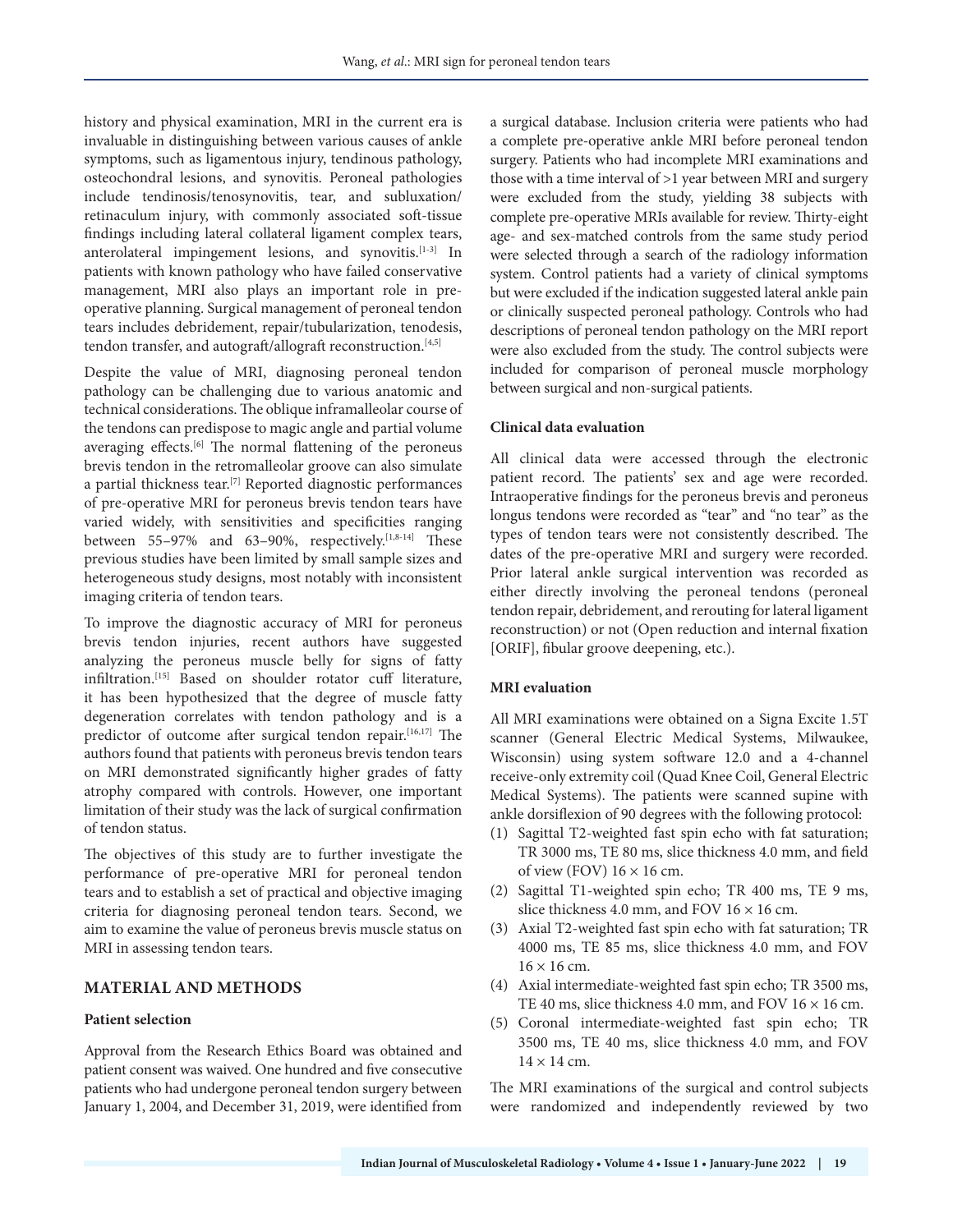musculoskeletal fellows who were blinded to the original MRI and operative reports. The readers assessed for abnormalities of the peroneus brevis and longus tendons and the peroneus brevis muscle belly quality.

Given the variable criteria for tendinosis and partial tears, readers assessed tendon morphology as tendon thickening +/− increased signal, reflecting tendinosis and intrasubstance tears, and tendon flattening, reflecting the expected flattening of the peroneus brevis in the retromalleolar groove. Partial thickness tears were subdivided into longitudinal split tears and transverse tears. Given the lack of an established definition for partial thickness peroneal tendon tears and our objective of creating such criteria, reviewers were initially asked to assess partial tears based on prior experience, with findings including intratendinous fluid signal clefts and tendon separation into two discrete bundles. Complete tendon tears were defined as abnormal intermediate or T2-weighted signal replacing the entire cross-sectional area of the tendon, with no visible intact tendon fibers.

For analysis of pre-operative MRI performance, we combined the reviewers' selections into binary categories of "tear" (including partial tear – longitudinal split and transverse tears and complete tears) and "no tear" (including normal, tendon thickening, and thinning). This was done to account for insufficient sample sizes for each tear type and to reflect the surgical data, which recorded peroneal pathology as tears versus no tear but did not consistently distinguish between tear types or tendinosis. Ultimately, our goal was to describe MRI findings that could accurately predict a surgically proven tear.

The peroneus brevis muscle belly was assessed using the Goutallier classification for rotator cuff atrophy.[16,17] Assessment was based on non-fat saturated axial intermediate-weighted images as we do not routinely include an axial T1-weighted sequence on standard ankle MRI examinations [Figure 1]. Atrophy was determined based on analysis of the entirety of the muscle belly visualized within the field of view. Patients whose MRI studies did not include

the peroneus brevis muscle belly in the field of view were excluded for this portion of the analysis.

#### **Cleft sign analysis**

We developed a practical set of objective criteria for the assessment of peroneal tendon tears, which we termed the "cleft sign." This is defined as an intratendinous intermediate to high T2-weighted signal, involving at least 50% of the tendon diameter, that breaches the tendon surface and is present on at least two consecutive axial slices [Figures 2 and 3].

Concerning the peroneus brevis, we do not endorse the use of the cleft sign in the retromalleolar location given the routine flattening in this location, increasing susceptibility to partial volume average effects. For the peroneus longus, we do not endorse the use of the cleft sign beyond the peroneal tubercle. In our experience, the peroneus longus tendon often contains increased intrasubstance signal with surface breach as it enters the fibro-osseous tunnel plantar to the cuboid, possibly due to a fanning-out morphology or concurrent tendinosis/tenosynovitis [Figure 4].

The readers were unaware of the criteria for the cleft sign at the time of the initial read. The cleft sign was introduced to the readers 2 months following the initial assessment of the peroneal tendons. The readers were asked to re-evaluate the MRI examinations from the surgical cohort for the presence of the cleft sign within the peroneus brevis and longus tendons. The performance of the cleft sign for diagnosing peroneal tendon tears in isolation and in conjunction with traditional MRI assessment was compared to that of traditional MRI assessment alone regarding the surgical data.

#### **Statistical analysis**

All statistical analysis was performed with SPSS statistical software, version 25 (IBM, Armonk, New York). The Mann– Whitney U test was used to assess for significant differences in mean peroneus brevis muscle quality. McNemar's test



**Figure 1:** Peroneus brevis muscle fatty atrophy grading. (a) Grade 0, absence of intramuscular fat. (b) Grade 1, muscle contains some fatty streaks. (c) Grade 2, < 50% muscle fatty atrophy. (d) Grade 3, 50% muscle fatty atrophy. (e) Grade 4, >50% muscle fatty atrophy.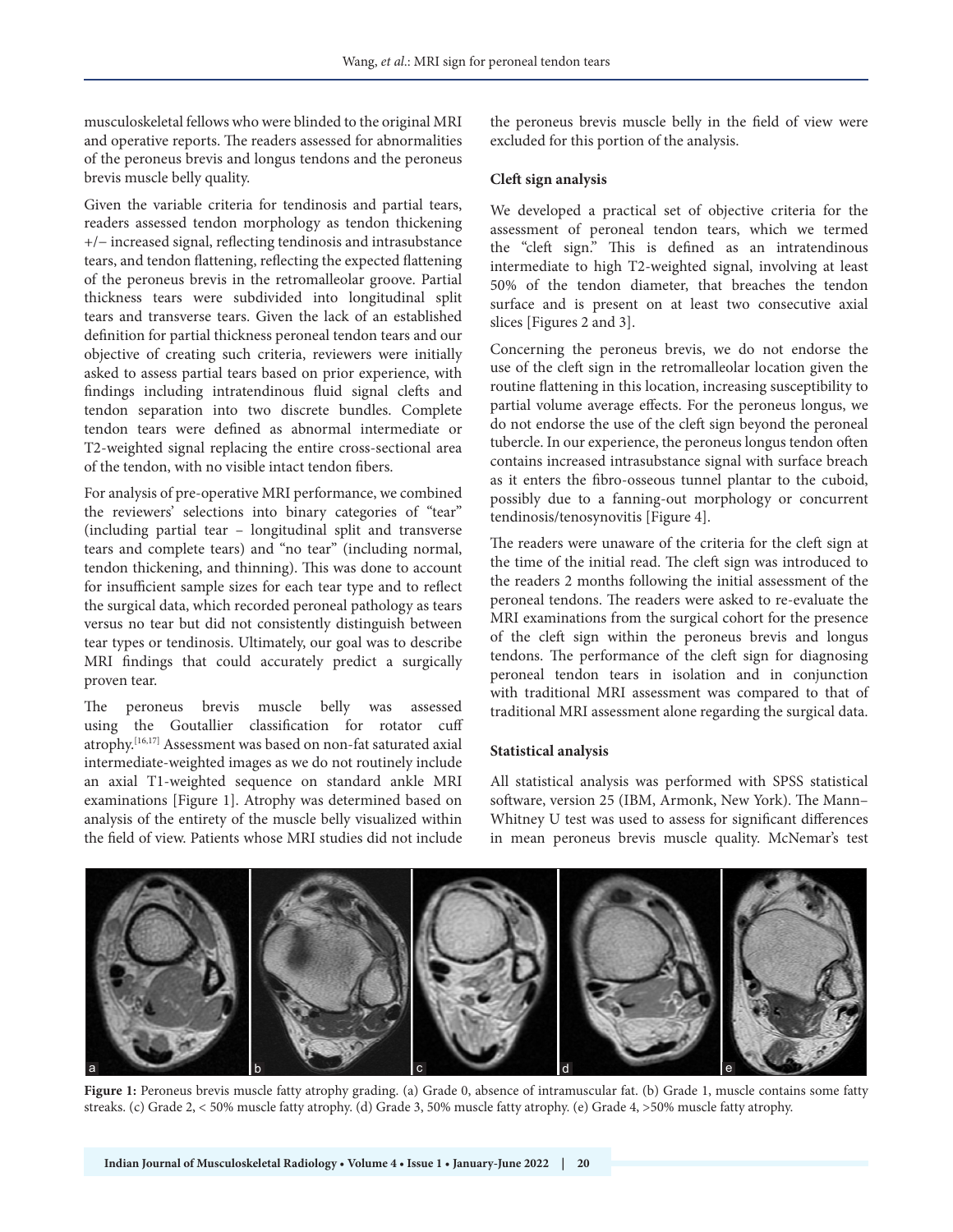

**Figure 2:** A 35-year-old man with a surgically confirmed partial thickness tear of the peroneus brevis tendon following an acute soccer injury. Consecutive axial T2-weighted fat saturated MR images from superior (a) to inferior (b) of the inframalleolar lateral ankle demonstrate the cleft sign, manifested as intermediate signal within the peroneus brevis tendon spanning at least 50% of the tendon and breaching the posterior tendon surface (white arrow), present on both slices.



Figure 3: A 61-year-old man with a surgically confirmed partial thickness tear of the peroneus brevis tendon following a workrelated injury. Consecutive axial T2-weighted fat saturated MR images from superior (a) to inferior (b) of the inframalleolar lateral ankle demonstrate a positive cleft sign (white arrow). This case was called negative for a peroneal tendon tear on both the original report and by both readers.

with binomial distribution was used to test for significant differences in performance measures between traditional MRI reads and using the cleft sign. Interobserver correlation was assessed using a weighted Cohen kappa coefficient for categorical items. The strength of agreement based on coefficient values was defined as follows: 0, poor; 0.01–0.20,



**Figure 4:** A 48-year-old man with surgically confirmed peroneus longus tenosynovitis with an intact tendon. Axial T2-weighted fat saturated (a) and axial intermediate-weighted (b) MR images of the peroneus longus tendon distal to the peroneal tubercle demonstrate a falsely positive cleft sign (white arrow). The peroneus longus tendon fans out before surrounding an os peroneum (black arrow).

slight; 0.21–0.40, fair; 0.41–0.60, moderate; 0.61–0.80, substantial; and 0.81-1.0, almost perfect.<sup>[18]</sup>

# **RESULTS**

#### **Patient characteristics**

The age, sex, and laterality of the surgical and control groups are shown in [Table 1].

# **Surgical findings**

The operative reports of the 38 surgical patients documented 26 patients with peroneal tendon tears and 12 patients without tears [Table 2]. Of the 26 patients with tears, 25 patients had peroneus brevis tears and six patients had peroneus longus tendon tears. Five patients had concomitant tears of both peroneal tendons. Only one patient had an isolated tear of peroneus longus.

Nine operative reports described prior peroneal surgery on the affected side. Seven of these involved the peroneus brevis (five repairs/tendon transfers, one debridement, and one Evans procedure) and five involved the peroneus longus (four repairs/tendon transfers and one debridement). An additional five operative reports described prior lateral ankle surgery not involving the peroneal tendons (two ORIF for lateral malleolar fractures, one accessory peroneus tertius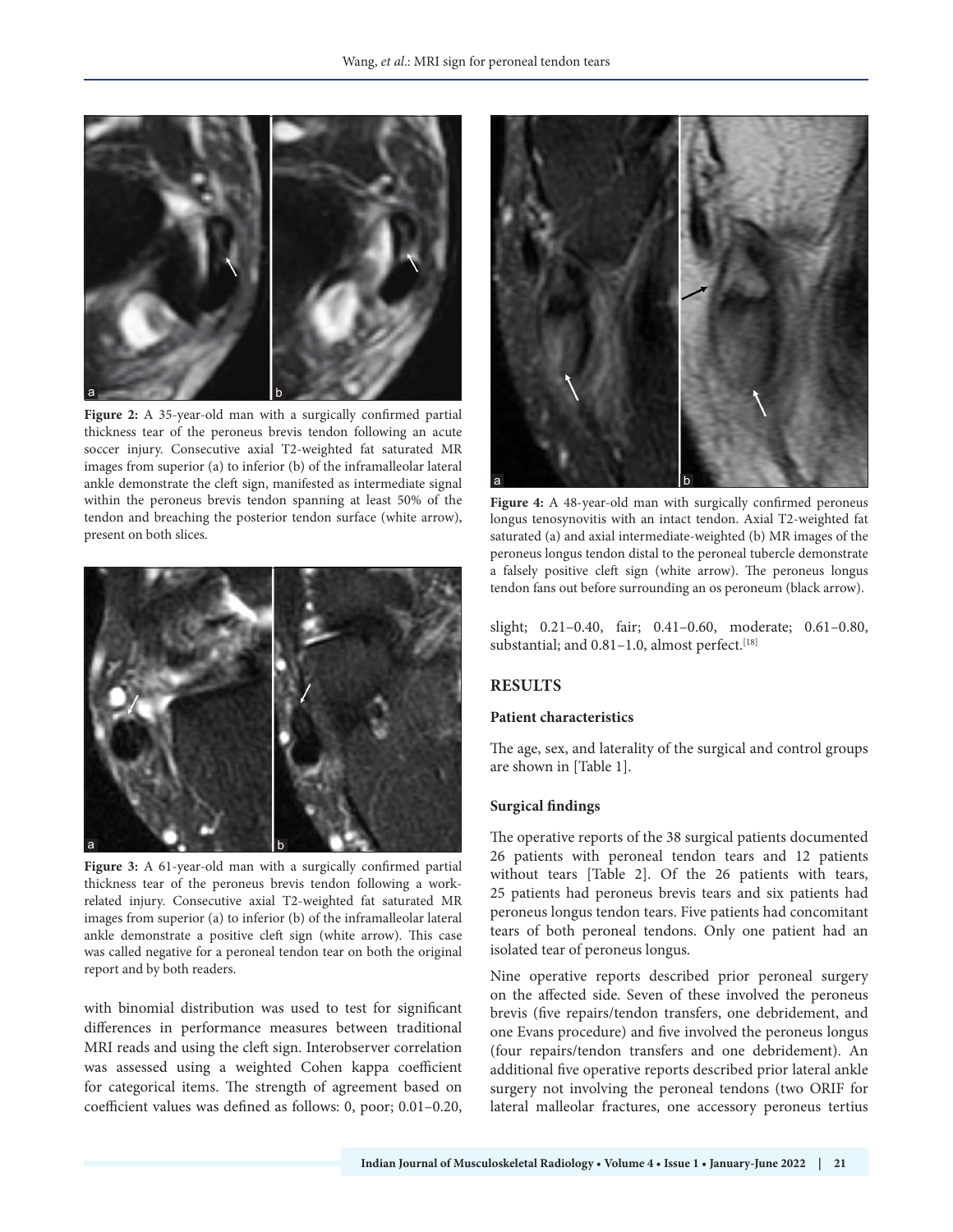resection without affecting the peroneus brevis/longus tendons, one fibular groove deepening, and one lateral column lengthening).

The mean interval between the pre-operative MRI and subsequent surgery was 130 days with a standard deviation of 94 days.

# **Traditional MRI and cleft sign performance for peroneal tendon tears**

Within the entire surgical cohort, the MRI sensitivity, specificity, and accuracy of peroneus brevis tendon tears were 52.0%, 92.3%, and 65.8% for Reader 1 and 76.0%, 69.2%, and 73.7% for Reader 2, respectively [Table 3]. In the subset of patients without prior peroneal surgery, the performance measures improved slightly as a whole for both readers.

The addition of the cleft sign as a diagnostic criteria for peroneus brevis tears, in conjunction with the traditional reads in patients without prior peroneal surgery, resulted in an increase in the number of true and false positives for Reader 1, with a significant improvement in sensitivity  $(P = 0.016)$ , a non-significant decrease in specificity and a non-significant improvement in accuracy. In Reader 2, all measures improved (without significance), except specificity, which remained unchanged. In patients with prior peroneal surgery, the accuracy of traditional reads was 44.4% and 55.6% for Readers 1 and 2, respectively. The use of the cleft sign in these patients decreased specificity and accuracy for peroneus brevis tears to a non-significant degree.

Within the entire surgical group, the MRI sensitivity, specificity, and accuracy of peroneus longus tendon tears were 16.7%, 93.8%, and 81.6% for Reader 1 and 50.0%, 87.5%, and 81.6% for Reader 2, respectively [Table 4]. In patients without prior peroneal surgery, the performance measures were essentially unchanged for Reader 1 and slightly improved for Reader 2. With the addition of the cleft sign, the performance measures of both readers improved, although not significantly. In patients with prior peroneal surgery, the use of the cleft sign led to overall decreased performance.

The interobserver reliability for peroneal tendon tears on MRI was moderate for peroneus brevis (0.45) and fair for peroneus longus (0.33). The interobserver reliability for the cleft sign was moderate for peroneus brevis (0.57) and substantial for peroneus longus (0.68).

### **Peroneus brevis muscle quality assessment**

Four surgical patients and one control patient were excluded from this part of the analysis as their MRI studies did not include the peroneus brevis muscle belly in the field of view. The interobserver reliability for MRI assessment of peroneus

| <b>Table 1:</b> Patient characteristics. |                         |                        |  |
|------------------------------------------|-------------------------|------------------------|--|
|                                          | Surgical Group $(n=38)$ | Control Group $(n=38)$ |  |
| Age (years)<br>Sex                       | $43.5 \ (\pm 9.1)$      | 43.6 $(\pm 10.6)$      |  |
| Male                                     | 24 (63%)                | 21 (55%)               |  |
| Female                                   | 14 (37%)                | 17(45%)                |  |
| Side affected                            |                         |                        |  |
| Right                                    | 18 (47%)                | 20 (53%)               |  |
| Left                                     | 20 (53%)                | 18 (47%)               |  |

#### **Table 2:** Surgical findings.

| <b>Patient centered</b>                                                                                               |                                                         |
|-----------------------------------------------------------------------------------------------------------------------|---------------------------------------------------------|
| No tear<br>Isolated peroneus brevis tear<br>Isolated peroneus longus tear<br>Tears of both peroneus brevis and longus | $12(31.6\%)$<br>20 (52.6%)<br>$1(2.6\%)$<br>$5(13.2\%)$ |
| <b>Tendon centered</b>                                                                                                |                                                         |
| Peroneus brevis tendon<br>No tear<br>Tear<br>Peroneus longus tendon                                                   | 13 (34.2%)<br>25 (65.8%)                                |
| No tear<br>Tear                                                                                                       | 32 (84.2%)<br>$6(15.8\%)$                               |

**Table 3:** MRI diagnostic performance for peroneus brevis tears.

|                                              | <b>Sensitivity</b> | <b>Specificity</b> | <b>Accuracy</b> |
|----------------------------------------------|--------------------|--------------------|-----------------|
| Reader 1                                     | 0.52               | 0.92               | 0.66            |
| No prior peroneal surgery                    | 0.60               | 0.89               | 0.69            |
| + Cleft sign                                 | $0.95^{\rm a}$     | 0.67               | 0.86            |
| Prior peroneal surgery                       | 0.17               | 1                  | 0.44            |
| + Cleft sign                                 | 0.40               | 0                  | 0.22            |
| Reader 2                                     | 0.76               | 0.69               | 0.74            |
| No prior peroneal surgery                    | 0.80               | 0.78               | 0.79            |
| + Cleft sign                                 | 0.90               | 0.78               | 0.86            |
| Prior peroneal surgery                       | 0.60               | 0.50               | 0.56            |
| + Cleft sign                                 | 0.80               | $\mathcal{L}$      | 0.44            |
| $\text{``Significant improvement } (P<0.05)$ |                    |                    |                 |

| Table 4: MRI diagnostic performance for peroneus longus tears. |  |
|----------------------------------------------------------------|--|
|----------------------------------------------------------------|--|

|                           | <b>Sensitivity</b> | <b>Specificity</b> | <b>Accuracy</b> |
|---------------------------|--------------------|--------------------|-----------------|
| Reader 1                  | 0.17               | 0.94               | 0.82            |
| No prior peroneal surgery | 0.25               | 0.92               | 0.83            |
| + Cleft sign              | 0.75               | 0.92               | 0.90            |
| Prior peroneal surgery    | 0.50               |                    | 0.89            |
| + Cleft sign              | 0.50               | 0.57               | 0.56            |
| Reader 2                  | 0.50               | 0.88               | 0.82            |
| No prior peroneal surgery | 0.75               | 0.92               | 0.90            |
| + Cleft sign              |                    | 0.92               | 0.93            |
| Prior peroneal surgery    | 0                  | 0.71               | 0.56            |
| + Cleft sign              | 0.50               | 0.43               | 0.44            |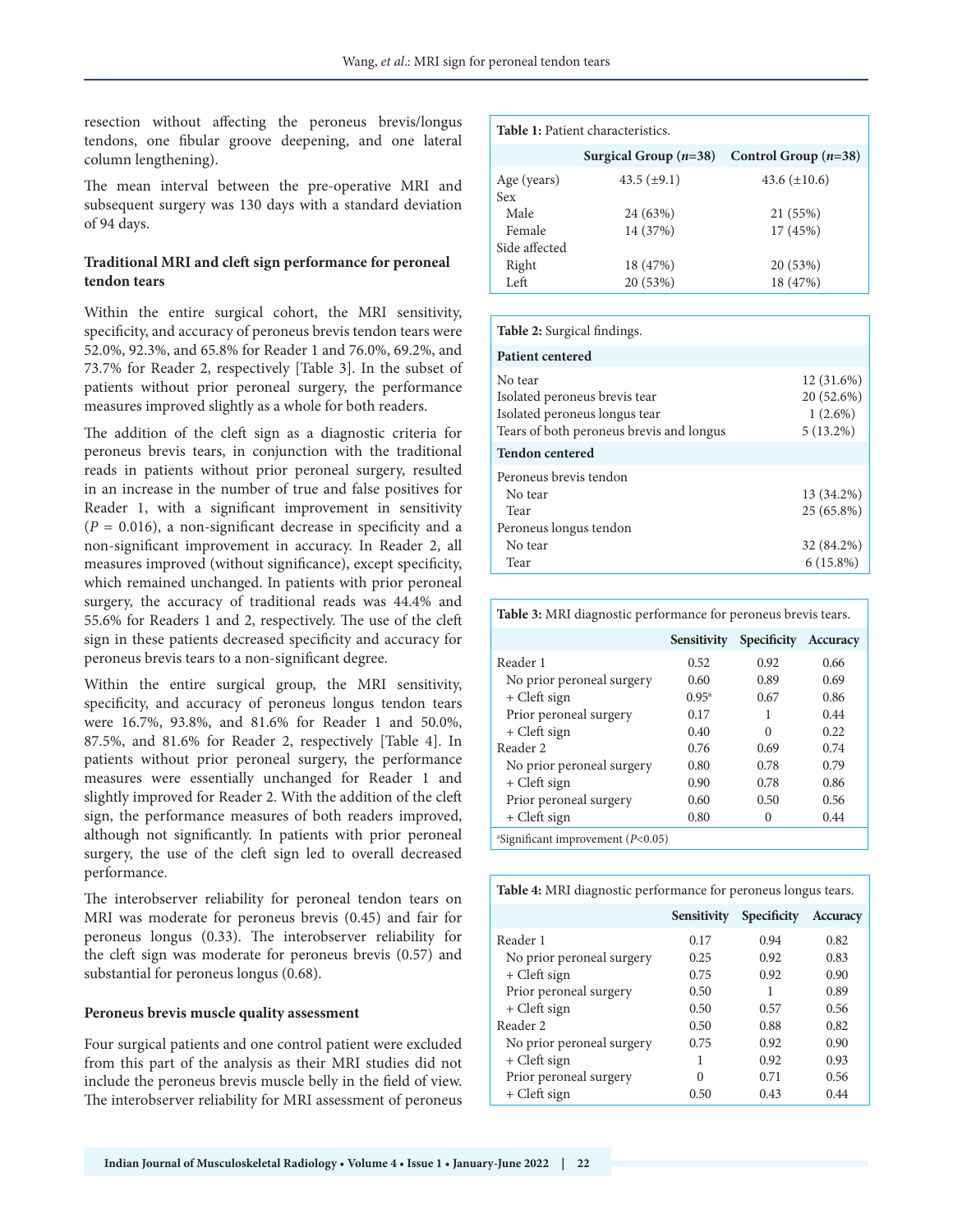brevis muscle belly quality was almost perfect (0.89). The mean Goutallier grades of peroneus brevis muscles in surgical and control patients are shown in [Table 5]. There was no significant difference between the mean Goutallier grades of peroneus brevis muscle bellies in patients with and without peroneus brevis tendon tears during surgery (Reader 1: U = 159.0, *P* = 0.44; Reader 2: U = 166.5, *P* = 0.70). The mean peroneus brevis muscle grades in patients with peroneus brevis tendon tears were 0.68 for Reader 1 and 0.50 for Reader 2. The mean peroneus brevis muscle grades in patients without peroneus brevis tendon tears were 0.33 for Reader 1 and 0.40 for Reader 2. There was also no significant difference between the peroneus brevis muscle belly quality of surgical patients and controls (Reader 1: U = 834.0, *P* = 0.77; Reader 2: U = 768.0, *P* = 0.55).

# **DISCUSSION**

Peroneal tendon pathology is common, with the prevalence of peroneus brevis tears estimated at 11–37% in cadaveric studies.<sup>[19]</sup> Although MRI is the gold standard diagnostic imaging tool for assessing the peroneal tendons, distinguishing between pathologies can be challenging. To date, there have been no established criteria for peroneal tendon tears on MRI. While complete tears are less of a diagnostic dilemma, partial thickness tears can have a variable appearance. For example, tendons with partial thickness tears can be thickened or thinned with intermediate or high, linear, or globular T2 signals.[20-22] Split tears of the peroneus brevis tendon have been described as two distinct bundles as well as a C or boomerang-shaped tendon surrounding the peroneus longus tendon with central thinning.<sup>[8,23-25]</sup> In such cases, differentiating between pathologic thinning and the normal flattening in the retromalleolar groove is challenging and likely reflects a continuum of degenerative change.

Given these challenges, there has been wide variation in the reported performance of MRI in diagnosing peroneal tendon tears. In our study, the sensitivities and specificities for the two readers in diagnosing peroneus brevis tears in patients without prior peroneal surgery were 60%/89% and 80%/78%, respectively, comparable with that in literature. The sensitivities and specificities for diagnosing peroneus longus tears in patients without prior peroneal surgery

| Table 5: Peroneus brevis muscle quality (Goutallier grade). |                   |      |          |      |
|-------------------------------------------------------------|-------------------|------|----------|------|
|                                                             | Mean muscle grade |      |          |      |
|                                                             | Reader 1          |      | Reader 2 |      |
| Surgery                                                     | 0.55              |      | 0.46     |      |
| Peroneus brevis tear                                        |                   | 0.68 |          | 0.5  |
| No tear                                                     |                   | 0.33 |          | 0.4  |
| Control                                                     | 0.33              |      | 0.31     |      |
| $P$ value                                                   | 0.77              | 0.44 | 0.55     | 0.70 |

were 25%/92% and 75%/92%. Peroneus longus tears are less common than peroneus brevis tears, with much smaller cohorts in the literature, resulting in fewer and even wider variation in reported MRI performance indicators in the literature, with sensitivities ranging from 20% to 80%.<sup>[10,12]</sup> Similar MRI findings of peroneus longus tendon tears to peroneus brevis tears have been described.[26,27] More recently, imaging the peroneal tendons in oblique planes has shown potential for improved diagnostic performances compared to traditional orthogonal planes.[6,28] However, utilization may be limited by hardware and/or technical expertise.

We describe a set of novel, objective MRI criteria, named the cleft sign, that could improve the diagnostic performance of readers for peroneal tendon tears. We found that utilizing this sign could significantly increase a reader's sensitivity and improved the accuracy of both readers to a non-significant degree when used in conjunction with their own reads. Similar to criteria used in the diagnosis of meniscal tears, the cleft sign requires an intermediate to high intrasubstance signal that breaches the tendon surface. Intrasubstance signal on its own can be seen with tendinosis/intrasubstance tearing, but cannot be confirmed on surgery without a surfacing component, a concept well-established with the knee menisci and shoulder rotator cuff.<sup>[29,30]</sup> The criteria for signal to be present on two contiguous slices improves specificity of the finding by decreasing the effect of partial volume averaging. The cleft sign is reproducible and practical, quickly detected on routine axial T2-weighted sequences, and can be used in situations where oblique-plane imaging sequences may not be readily available.

Our intended use of the cleft sign is to be applied in conjunction with an interpreter's own read. In cases where a peroneal tendon tear is undoubtedly present, such as in longitudinal split tearing of peroneus brevis with two distinct bundles, the cleft sign need not be assessed and in fact, may not be present. We have found the greatest value from the sign in distinguishing between tendinopathy and partial thickness tears and utilizing the sign can significantly improve sensitivity for diagnosing a tear [Figure 3]. With Reader 1, using the cleft sign for assessment in tendons without prior surgery resulted in two additional false positives. From a practical perspective, as with the assessment of various other musculoskeletal structures, the cleft sign can be falsely identified in peroneal tendons by increasing image contrast with extreme "windowing" and such alterations are strongly discouraged.

The use of the cleft sign is limited in a few situations and must be applied with caution in such instances. In the retromalleolar groove, the peroneus brevis tendon can be quite thinned and in intimate contact with the peroneus longus tendon. This can lead to partial volume averaging effects and difficulties in delineating tendon borders. In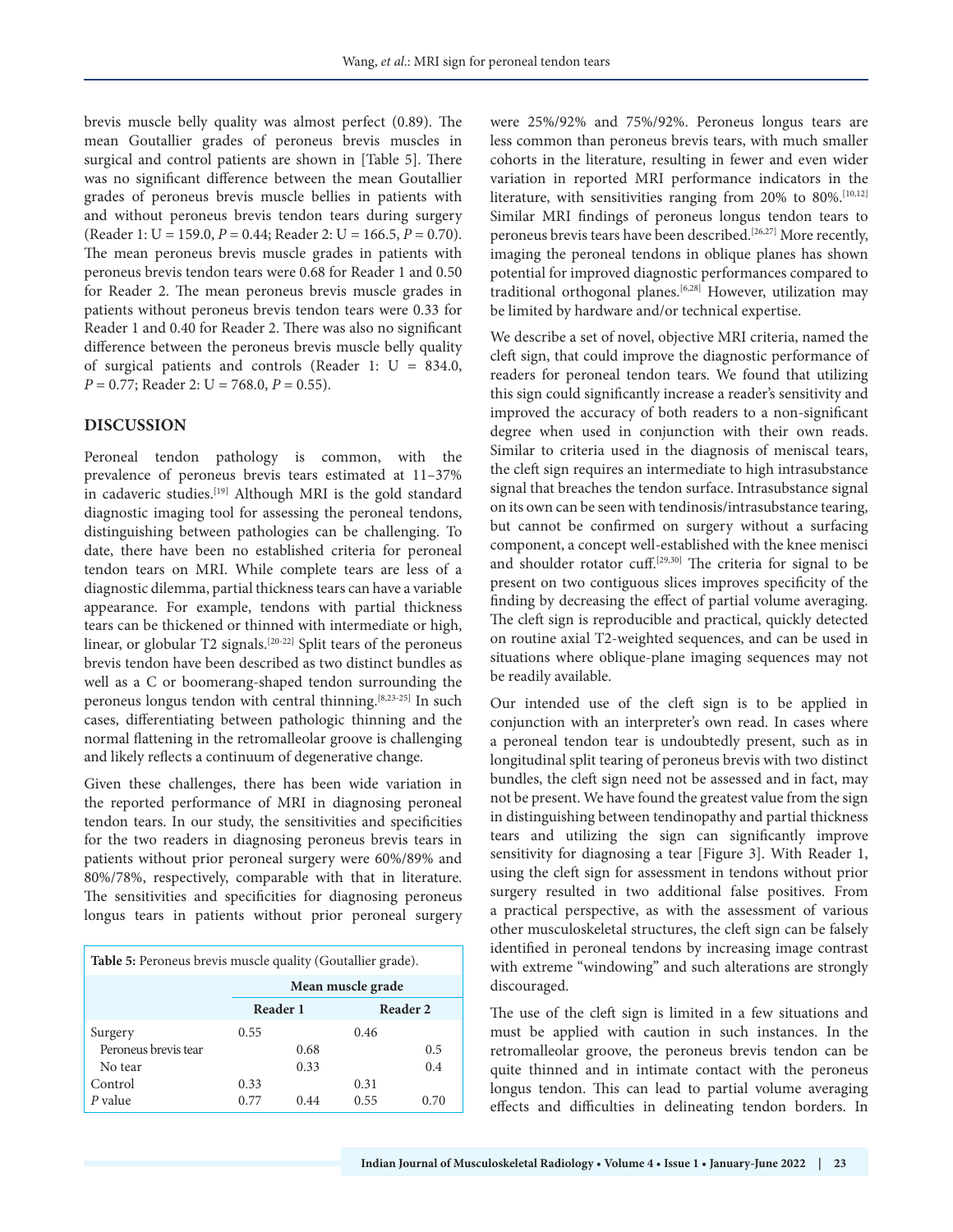addition, we have observed the peroneus longus tendon to variably contain surfacing linear intrasubstance signal distal to the peroneal tubercle, as it courses plantar to the cuboid. We hypothesize that this may be a combination of tendinosis/ tenosynovitis and a natural fanning out morphology before the presence of an os peroneum. Fortunately, in this location, previously designated Zone C, tears of peroneus longus have been found to have a higher proportion of complete ruptures and partial thickness tears are more likely to involve proximal segments.[26] Finally, as expected, we found the cleft sign to be highly unreliable in peroneal tendons that have undergone prior surgery [Figure 5]. Analogous to post-operative meniscus and rotator cuff cases, the presence of intrasubstance signal is non-specific and can represent granulation tissue and/or fibrosis.[31,32] The evaluation of peroneal tendon tears on MRI in the post-operative setting likely requires surfacing fluid-signal to improve specificity, a topic for future research. In challenging clinical cases, further evaluation with ultrasound may add value due to its superior spatial resolution and potential for dynamic assessment.

To look for other markers of tendon injury, Res *et al*. found significantly higher Goutallier grades of peroneus brevis muscles with tendon tears diagnosed on MRI compared to control groups.[15] However, a limitation of their study was the lack of surgical confirmation of tendon status. We found no significant difference in Goutallier grades for peroneus brevis muscles both within the surgical cohort between proven cases of peroneus brevis tendon tears and no tears as well as overall between the surgical and control groups. Within the rotator cuff, the degree of fatty atrophy significantly correlates with tear size and chronicity, with the highest degrees of fatty atrophy present in chronic massive fullthickness rotator cuff tears.[33] In contrast, our surgical cohort



**Figure 5:** A 41-year-old man who had previously undergone peroneus brevis and longus repair with tendon transfer presented with a work-related injury. Second look surgery demonstrated an intact tendon with extensive intratendinous scarring. Consecutive axial T2-weighted fat saturated MR images from superior (a) to inferior (b) of the inframalleolar lateral ankle demonstrate a false positive cleft sign in the peroneus brevis tendon (white arrow).

was essentially comprised of only partial thickness tears and muscle quality in larger cohorts of complete peroneal tendon tear cases remains to be determined. Res *et al*. did not distinguish between partial thickness and full thickness tears in their study. In addition to tendon status, the degree of muscle atrophy is affected by various other factors, including disuse, denervation, and age. Although we controlled for age, we did not account for disuse or denervation in the affected extremity.

Our study is limited by its small sample size and retrospective design, comparable to other similar studies. Given the low number of individual tear types, we limited our analysis in a binary fashion to peroneal tendon tears versus no tears and did not explore the difference in imaging appearance between tendon tears types and other pathologies. We had a large proportion of tendon tears in the surgical cohort, a selection bias that is difficult to avoid without subjecting control patients to unnecessary lateral ankle surgery. Finally, despite excluding cases with excessively long intervals between preoperative MRI and surgery, the intervals in some included cases may still have contributed to false positive or negative MRI reads, potentially related to tendon healing or tearing.

# **CONCLUSION**

Peroneal tendon tears can be challenging to diagnose on MRI, with an overlap in appearance with tendinosis. Application of the cleft sign can significantly increase sensitivity to improve diagnostic accuracy in such cases. We found no significant correlation between the Goutallier grade of the peroneus brevis muscle and the presence of a peroneus brevis tendon tear and the muscle quality likely depends on more complex factors including tear size/chronicity, limb use, and denervation.

# **Declaration of patient consent**

Institutional Review Board (IRB) permission obtained for the study.

#### **Financial support and sponsorship**

Nil.

#### **Conflicts of interest**

There are no conflicts of interest.

#### **REFERENCES**

1. DiGiovanni BF, Fraga CJ, Cohen BE, Shereff MJ. Associated injuries found in chronic lateral ankle instability. Foot Ankle Int 2000;21:809-15.